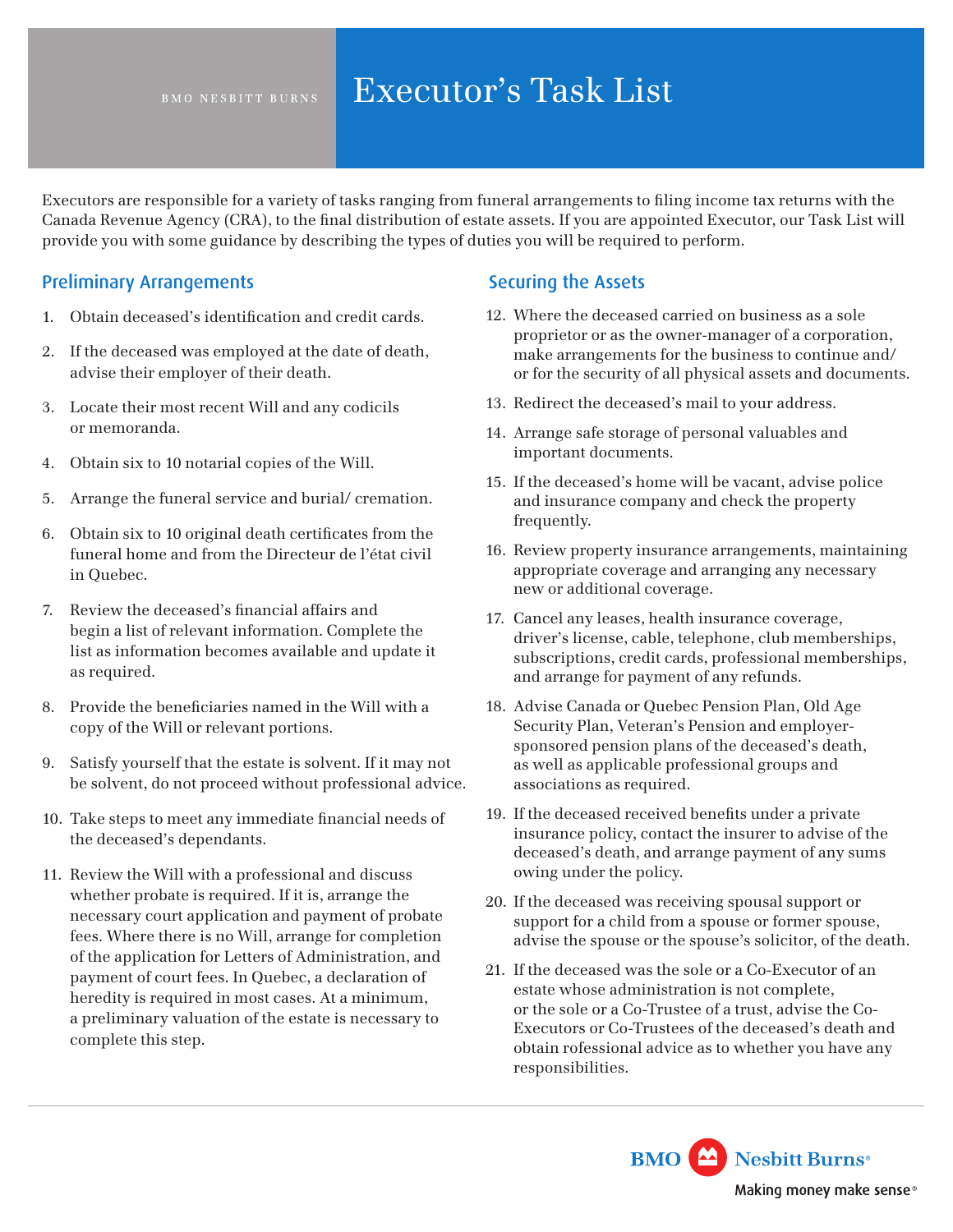## Assembly, Inventory and Valuation of the Estate

- 22. Open a bank account for the estate.
- 23. Obtain a valuation as of the date of death of all assets.
- 24. Determine the adjusted cost base for tax purposes of each capital property.
- 25. Close all of the deceased's bank accounts, including business accounts, if the deceased was a sole proprietor of a business, and transfer all balances into the estate bank account. Ascertain for each account the balance at the date of death and the interest accrued to the date of death.
- 26. Contact employer(s) to arrange for payment to you, for deposit to the estate bank account, of amounts payable to the estate as wages or under employee pension plan(s) of which the deceased was a member.
- 27. Apply for CPP/QPP death beneft. Assist with the application for CPP/QPP survivors' benefts for eligible dependants, if any.
- 28. Clear and close the deceased's safety deposit box.
- 29. If the deceased was in a business partnership, obtain a copy of the partnership agreement to ascertain the estate's entitlements and liabilities.
- 30. If the deceased owned shares in a private company, obtain a copy of any shareholders' agreement to ascertain the estate's rights and responsibilities.
- 31. Contact life insurance companies to arrange for payment to you, for deposit in the estate bank account, of life insurance proceeds payable to the estate.
- 32. Where the deceased owned a policy of insurance on the life of another person, contact the insurer to ascertain if there is an accrued cash-in value and whether the policy is transferable by you as Executor.
- 33. Have transferred to your name as Executor (or Trustee, if applicable) title to all real estate personally owned by the deceased, and advise all holders of mortgages or other encumbrances of your name and address.
- 34. If the deceased held a mortgage on another person's property, obtain a copy of the mortgage document, consider your options for realizing this investment, and advise the mortgagor to make all future mortgage payments to you.
- 35. Consider whether any RRSPs/RRIFs of the deceased are to be rolled over to a spouse or other eligible dependants.
- 36. Contact all fnancial institutions and investment advisors to have transferred into your name as Executor (or Trustee, if applicable) all GICs, investment accounts, bonds, stocks, and other investments and notify all disbursing agents of your name and address for receipt of distributions.
- 37. If the deceased was a party to any legal proceedings outstanding at the date of death, or if the cause of death gives rise to any legal claim or liability, retain and instruct counsel with respect to the proceedings.
- 38. Collect any debts or payments on debts owing to the deceased, in accordance with the terms of such debts, including promissory notes, the accounts receivable of a sole proprietorship and, if appropriate, partnership and, for the corporation's account, the accounts receivable of a corporation of which the deceased was the owner/manager.
- 39. If the deceased was a capital benefciary of an estate or trust not yet distributed, or an income benefciary of an estate or trust, contact the Executor(s) and/ or Trustee(s) to advise them of the deceased's death and to obtain a copy of the Will or trust document. Ascertain any outstanding entitlements.
- 40. Consider which assets should be sold/liquidated and which retained, and act accordingly.

## Paying Debts, Legacies and Tax Compliance

- 41. If it appears the debts and liabilities in the estate will exceed the assets in the estate, obtain professional advice to ensure you divide available assets appropriately among the various creditors of the estate, or to fle for bankruptcy.
- 42. Advertise for creditors, in accordance with the applicable law. Include an advertisement for any appropriate business or trade names.
- 43. Pay balances on all credit cards, lines of credit, utility accounts, and debt owing to other creditors, including judgment creditors.
- 44. Where the deceased was a sole proprietor of a business, ensure that all trade or commercial debts are paid. Where the deceased was in partnership, ensure the deceased's liabilities have been fulflled. Where the deceased was an owner of a corporation, check to see if any personal guarantees for debts of the business were given by the deceased, and obtain releases on the guarantees if possible.

**BMO** Nesbitt Burns<sup>®</sup> Making money make sense®